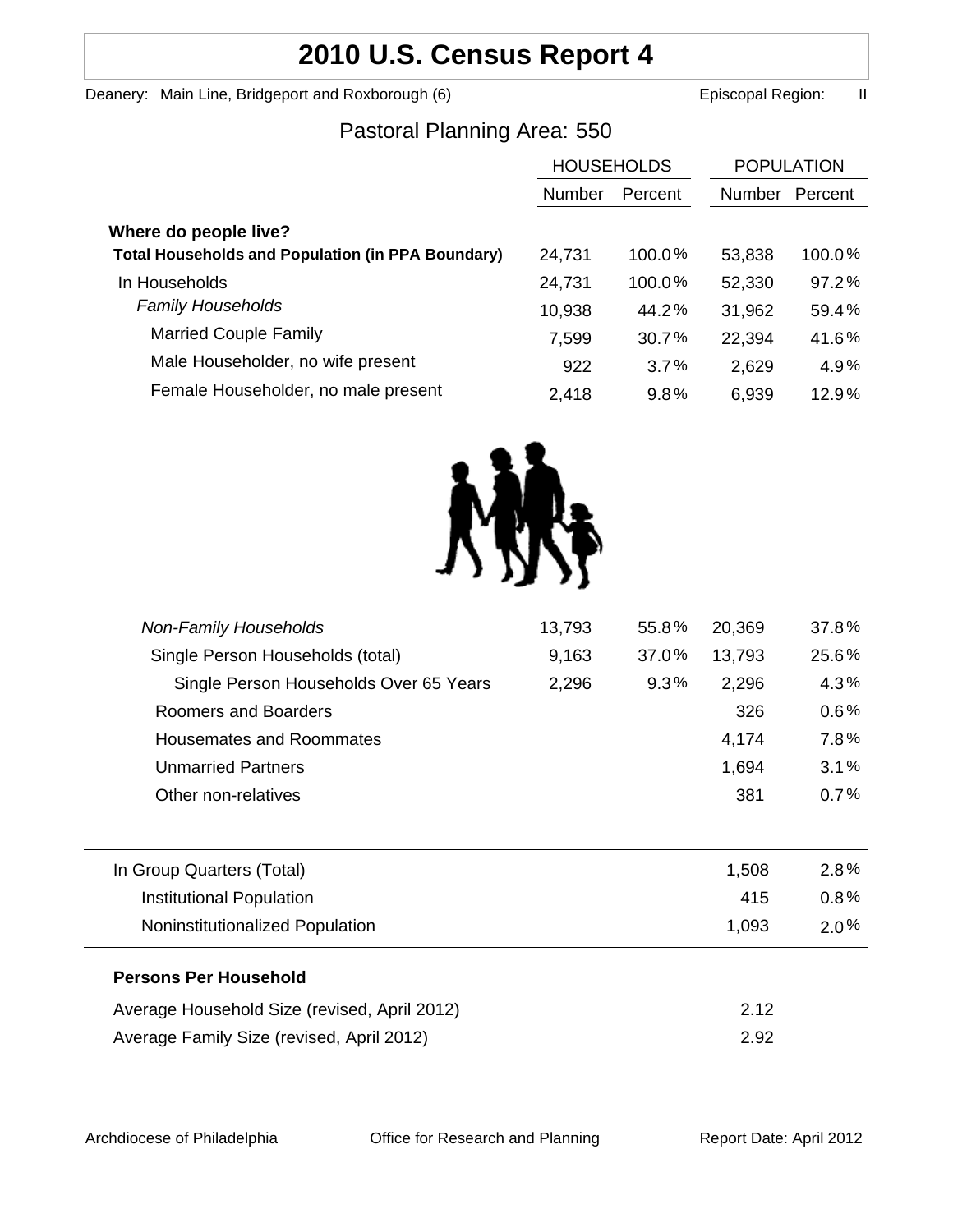## **2010 U.S. Census Report 4**

Deanery: Main Line, Bridgeport and Roxborough (6) **Example 2** Episcopal Region: II

### Pastoral Planning Area: 550

|                                                   | <b>POPULATION</b> |         |
|---------------------------------------------------|-------------------|---------|
| <b>CHILDREN - UNDER AGE 18</b>                    | <b>Number</b>     | Percent |
| Total Children - Under Age 18 (in PPA Boundary)   | 7,141             | 100.0%  |
| In Households                                     | 7,044             | 98.6%   |
| Householder or spouse is under 18                 | 2                 | 0.0%    |
| With Related:                                     |                   |         |
| Married-Couple Family                             | 4,345             | 61.7%   |
| Male Householder, No Wife Present                 | 430               | 6.0%    |
| Female Householder, No Husband Present            | 1,322             | 18.5%   |
| <b>Other Related Householder</b>                  | 154               | 10.1%   |
| <b>With Non-Relatives</b>                         | 73                | 1.0%    |
| <b>Grandparent Householder</b>                    | 718               | 10.1%   |
| In Group Quarters                                 | 98                | 1.4%    |
| Institutionalized population                      | 97                | 1.4%    |
| Noninstitutionalized population                   | 1                 | 0.0%    |
| <b>ADULTS - AGE 65 AND OLDER</b>                  |                   |         |
| Total Adults - Age 65 and Older (in PPA Boundary) | 6,528             | 100.0%  |
| In Households                                     | 6,318             | 96.8%   |
| Family Households:                                | 3,749             | 57.4%   |
| Is Householder or Spouse                          | 3,249             | 49.8%   |
| With Other Relative Householder                   | 148               | 2.3%    |
| With Non-Related Householder                      | 24                | 0.4%    |
| is Parent                                         | 256               | 3.9%    |
| is Parent-in-Law                                  | 72                | 1.1%    |
| In Non-family Households:                         | 2,569             | 39.4%   |
| Male Living Alone                                 | 626               | $9.6\%$ |
| Male not Living Alone                             | 61                | 0.9%    |
| Female Living Alone                               | 1,671             | 25.6%   |
| Female not Living Alone                           | 68                | 1.0%    |
| Other                                             | 143               | 2.2%    |
| In Group Quarters                                 | 210               | 3.2%    |
| Institutionalized population                      | 151               | 2.3%    |
| Noninstitutionalized population                   | 58                | 0.9%    |
| Housing Units in the Pastoral Planning Area       |                   |         |
| <b>Total Housing Units</b>                        | 26,900            | 100.0%  |
| Occupied                                          | 24,731            | 91.9%   |
| Owner-Occupied                                    | 13,511            | 50.2%   |
| Renter-Occupied                                   | 11,220            | 41.7%   |
| Vacant                                            | 2,169             | 8.1%    |

Archdiocese of Philadelphia **Office for Research and Planning** Report Date: March 2012